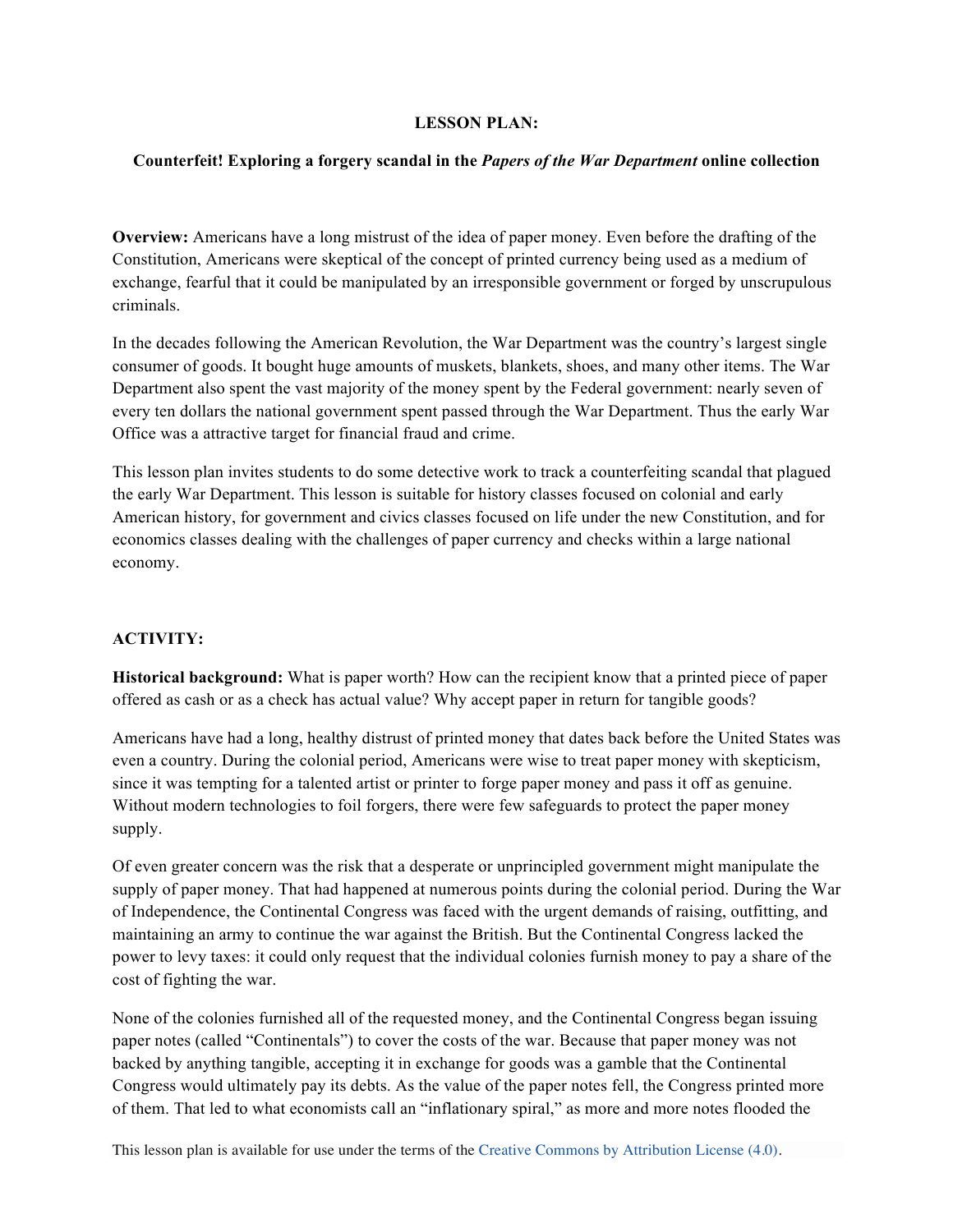market and became less and less valuable. By the end of the war anything that was generally useless was said by Americans to "not be worth a Continental."

Americans were thus rightfully wary of accepting printed paper in exchange for goods and services. And yet the activity of a large national economy demanded some form of exchange. Section I, Article 8 of the 1787 Constitution gave the Congress power to coin money and to regulate its value. It also gave Congress the power "To provide for the Punishment of counterfeiting the Securities and current Coin of the United States."

That line did not find its way into the Constitution by accident. It was a response to the kind of financial fraud that appeared regularly during the years after the Revolution. This lesson asks students to do the detective work necessary to unravel a series a frauds and forgeries that passed through the War Department in the 1780s.

**Lesson objective:** To learn more about the use of paper money and checks in the early United States by acting as historical detectives investigating an ongoing counterfeiting scandal that plagued the War Department in the 1780s.

### **Lesson materials**

#### **Primary source document packet:**

Document A, William Freeman to Joseph Howell, July 1794 Document B, Elbridge Gerry to Samuel Hogdgon, March 1785 Document C, Joseph Howell to Joseph Ward, June 1786 Document D, William Pierce, October 1786

**Timeline**

**Historian's worksheet**

**Teacher answer key**

#### **Lesson preparation**

If your students are less familiar with early American history, the lesson may work better as a group exercise. Prepare copies of **Documents A, B, C, and D**, the **Timeline**, and the **Historian's worksheet** for each group. If your students have some experience working with primary sources from the late eighteenth century, the lesson works as an individual exercise. In that case, prepare a packet of the documents, the timeline, and the historian's worksheet for each student.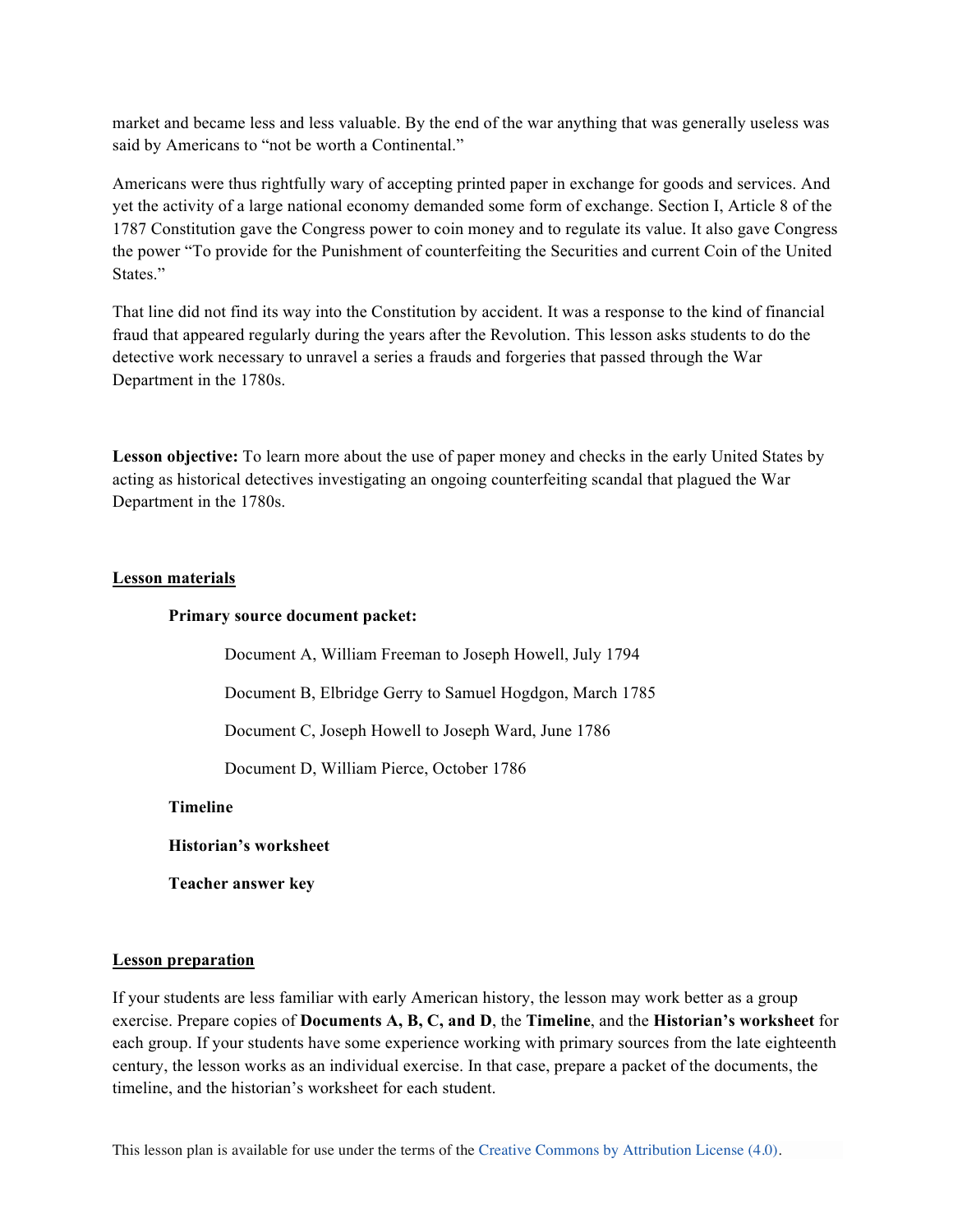## **Lesson procedure**

**Optional icebreaker introduction:** Each of the primary sources comes with a transcription. The eighteenth-century originals were all handwritten, and digital scans of each original letter accompany the transcribed version in the lesson packet. If your students can read cursive handwriting, you can begin the lesson with a short exercise in which students transcribe a document themselves.

This is an exercise that often works best in groups of two or three, since good transcribers must often use context clues and inference to figure out words and abbreviations that are unclear.

Students will likely find this process extremely frustrating (professional historians find it frustrating, too!), but a five-minute attempt to transcribe the documents can help them appreciate the challenges that teachers and textbook authors face in making sense of original letters from this period, even if the student attempts are unsuccessful.

Begin the session by telling the students that they will play the role of detectives, investigating a rash of crimes that came to the attention of the War Department in the 1780s. They will receive a set of letters from the files of the War Department, and their job is to fit them into a pattern in order to figure out exactly what kind of crimes were being committed.

Provide copies of **Documents A-D,** the **Timeline**, and the **Historian's worksheet.** Students should begin by placing the documents on the timeline to get a sense of when this financial fraud took place and the order in which the letters were written.

Then, they should use the **Historian's worksheet** as a guide to help them analyze each of the documents. (The **Teacher's worksheet** contains information on each of the documents.)

What the students will discover as they read the letters is a pattern of fraud: unscrupulous swindlers (including one named specifically as John Phelon) have been forging pay certificates from the War Department, and passing the forged certificates off as genuine to claim money that does not belong to them. The War Department has been attempting to spot the forged certificates and to remove them from circulation.

Once the students have placed the documents on the timeline, reconvene them for a discussion of this episode of fraud. Start with the broad details: What is happening? What does the War Department propose to do in response? What does this particular pattern of counterfeiting tell us about economic life in the newly-independent United States?

There are three insights that students may discover when putting each letter on the timeline and interpreting them together as a group:

First, the forged certificates were often difficult to distinguish from the real certificates. Even War Department clerks were not always sure which certificates were forged. Regular Americans were right to be concerned about accidentally accepting worthless certificates.